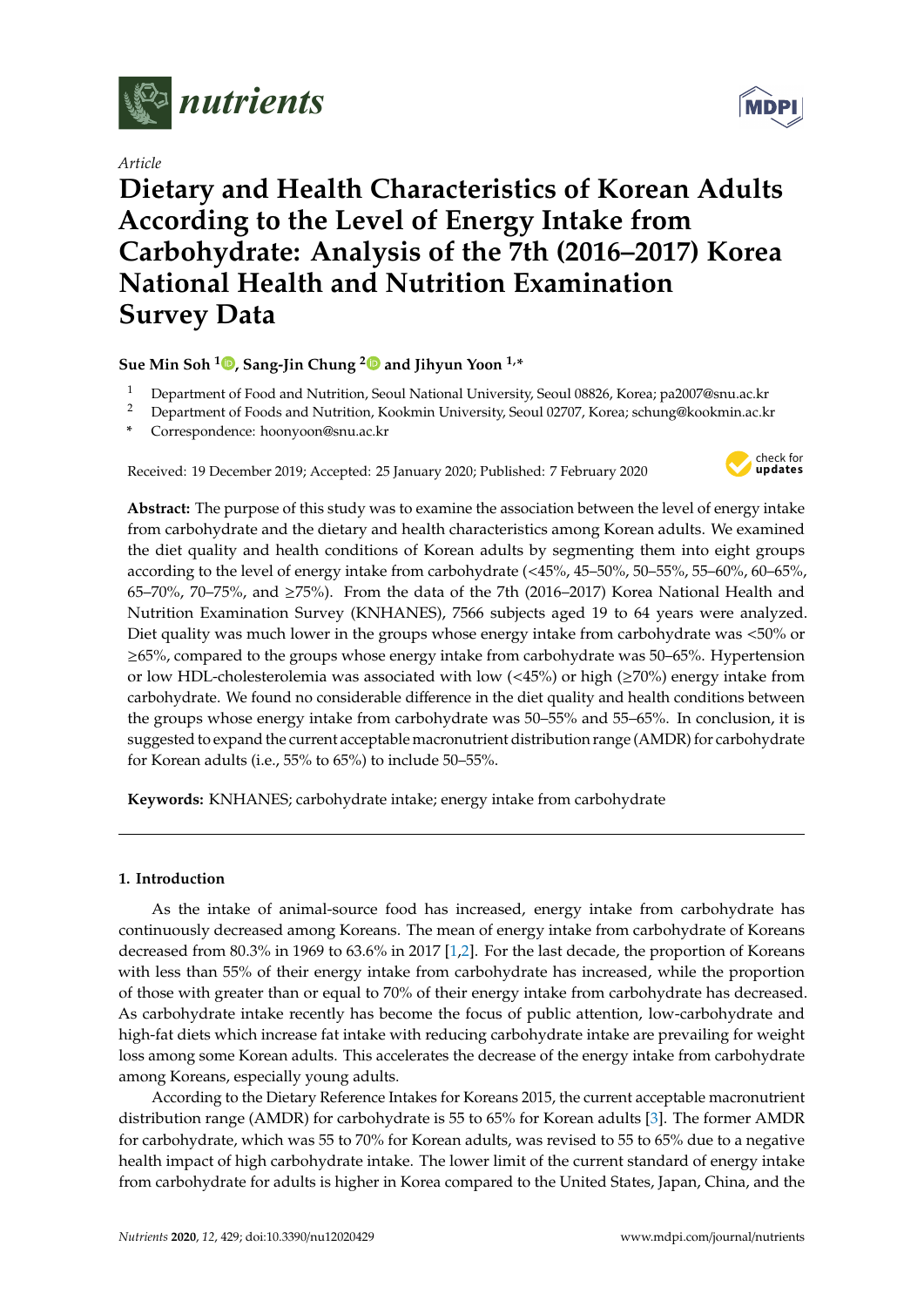United Kingdom; the current AMDR for carbohydrate is 45 to 65% in the United States, 50 to 65% in Japan and China, and 50% in the United Kingdom for adults [\[4–](#page-11-3)[7\]](#page-11-4). Several studies have reported that dietary or health characteristics might be different according to the level of energy intake from carbohydrate [\[8–](#page-11-5)[13\]](#page-12-0). The intakes of protein, fat, thiamine, riboflavin, niacin, calcium, phosphorus, and iron were significantly lower in the group whose energy intake from carbohydrate was >70%, compared to the group whose energy intake from carbohydrate was 55–70% [\[8\]](#page-11-5). In another study, the higher the level of energy intake from carbohydrate, the greater the increase in the number of servings of grains and fruits and the greater the decrease in the number of servings of meat/fish/eggs/legumes and dairy products [\[9\]](#page-11-6). Eating above a certain level of carbohydrate has a negative effect on health. For example, as the energy intake from carbohydrate increases, the HDL-cholesterol concentration tends to decrease [\[10](#page-11-7)[,11\]](#page-11-8). A high carbohydrate intake is associated with metabolic syndrome [\[11](#page-11-8)[–13\]](#page-12-0).

Although we found a few studies with low carbohydrate intake [\[8,](#page-11-5)[12\]](#page-12-1), there has been very limited research on energy intake less than 55% from carbohydrate in Asian population. Moreover, the group with energy intake less than 55% from carbohydrate was not further segmented, but rather regarded as a single group [\[9,](#page-11-6)[14,](#page-12-2)[15\]](#page-12-3). As the proportion of Korean adults with energy intake less than 55% from carbohydrate has increased, we examined the diet quality and health conditions of Korean adults by segmenting them according to their level of energy intake from carbohydrate. Especially, we further segmented the group with energy intake less than 55% from carbohydrate.

#### **2. Materials and Methods**

#### *2.1. Data Source and Subjects*

We used the data from the 7th (2016–2017) Korea National Health and Nutrition Examination Survey (KNHANES). KNHANES is a cross-sectional and nationally representative survey that uses a stratified, multistage sampling method designed for selection of household units. It is administered by the Korea Center for Disease Control and Prevention to identify Korean health and nutrition status. The survey is comprised of three sections: health interview, health examination, and nutrition. The health interview survey and the health examination survey are conducted at the medical check-up vehicles that move around survey areas. The nutrition survey is performed by experienced nutritionists using a one-day 24-h recall method to investigate each respondent's food intake, eating behavior, and food security [\[16\]](#page-12-4).

Among the 9597 eligible subjects aged 19 to 64 years, the subjects who did not respond to the health interview survey, the health examination survey, or the nutrition survey, and the subjects who reported implausible energy intake (<500 or >5000 kcal/day) were excluded. Also, a subject who consumed nothing but alcohol was excluded. Consequently, a total of 7566 adults were included in this study and segmented into eight groups by level of energy intake from carbohydrate: less than 45% (<45%), 45% to less than 50% (45–50%), 50% to less than 55% (50–55%), 55% to less than 60% (55–60%), 60% to less than 65% (60–65%), 65% to less than 70% (65–70%), 70% to less than 75% (70–75%), and 75% or more (≥75%). In this study, the level of energy intake from carbohydrate was calculated as the percentage of calories from carbohydrate intake out of the total calorie intake.

#### *2.2. Assessment of Dietary Characteristics*

To assess nutrient adequacy, the nutrient adequacy ratio (NAR) was calculated for protein and eight micronutrients (vitamin A, thiamin, riboflavin, niacin, vitamin C, calcium, phosphorus, and iron). For a given nutrient, the NAR is the ratio of a subject's intake to the recommended nutrient intake (RNI), but limited not to exceed 1. The nutrient consumed is less than the RNI when the NAR is  $<1$ ; the nutrient consumed is greater than or equal to RNI when the NAR is 1 [\[17\]](#page-12-5). To evaluate the overall nutrient intake, the mean adequacy ratio (MAR), which is the mean value of nine NARs, was calculated. A cut-off point of 0.75 was used for NAR and MAR to evaluate the adequacy of nutrient intake [\[18–](#page-12-6)[21\]](#page-12-7). The prevalence of subjects who consumed less than the estimated average requirement (EAR) was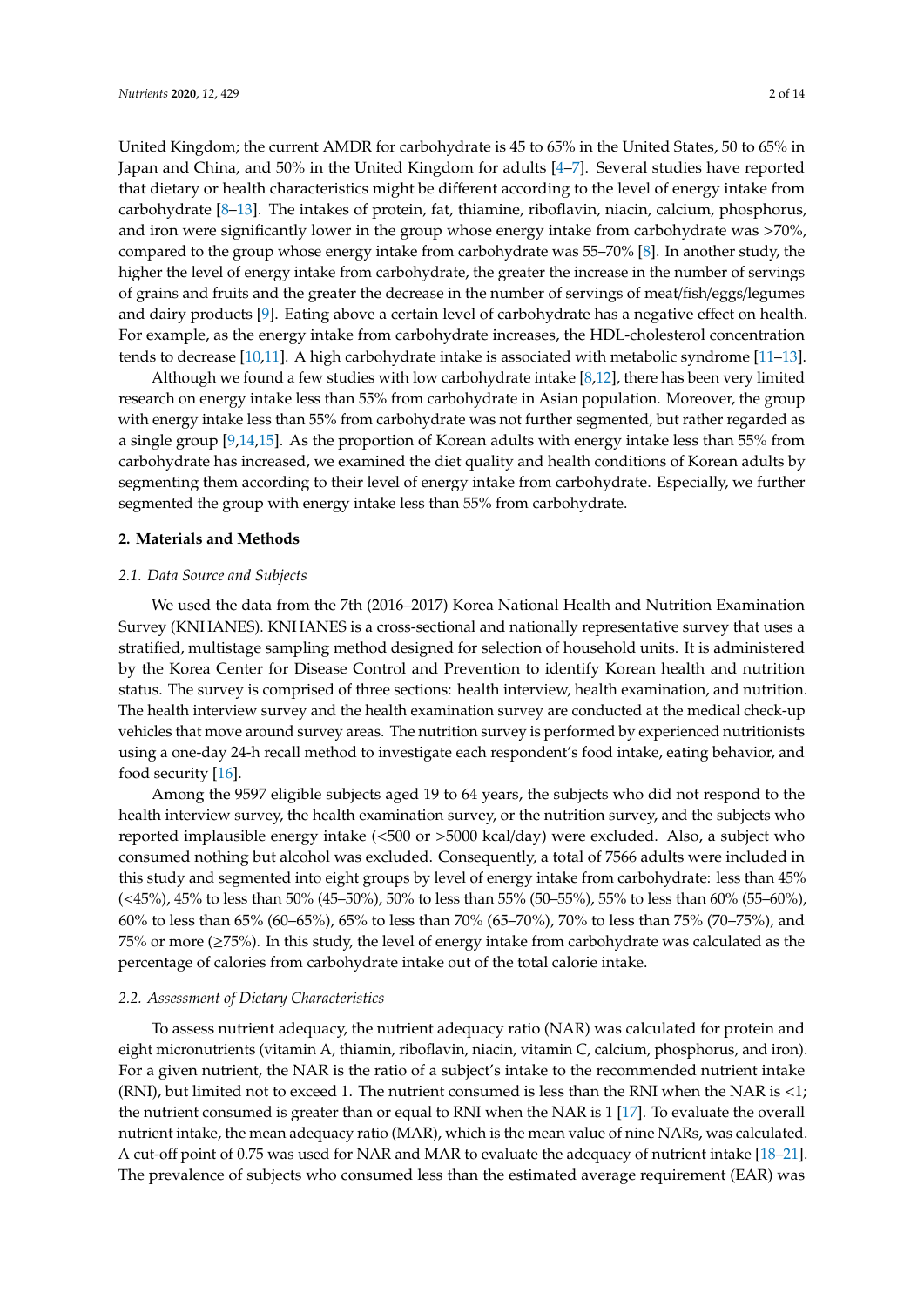calculated for protein and seven micronutrients (vitamin A, thiamin, riboflavin, niacin, vitamin C, calcium, and iron). In this study, assessment of nutrient intake was performed based on the Dietary Reference Intakes for Koreans 2015 [\[3\]](#page-11-2). To assess the food group intake, the dietary diversity score (DDS) and the food group intake patterns were computed based on the method reported by Kant et al. [\[22](#page-12-8)[,23\]](#page-12-9). Food items were classified into five major food groups: grains, meat/fish/eggs/legumes, vegetables, fruits, and dairy products. The DDS is the sum of each food group's points, and the food group intake patterns are a combination of a five-digit number with 0 or 1 for each of the food groups in the order of dairy products, meat/fish/eggs/legumes, grains, fruits and vegetables (DMGFV). For each food group, 1 was assigned when more than the minimum amount of a food group was consumed; otherwise, 0 was assigned. For the dairy products and grains, the minimum amount is 15 g for all solids and 30 g for all liquids. For meat/fish/eggs/legumes, fruits, and vegetables, the minimum amount is 30 g for all solids and 60 g for all liquids.

#### *2.3. Assessment of Health Characteristics*

We examined the associations of the obesity, hypercholesterolemia, metabolic syndrome, or risk factors of metabolic syndrome with the level of energy intake from carbohydrate. The obesity or hypercholesterolemia criteria were based on the Guidelines for the use of raw data of the 7th (2016–2017) Korea National Health and Nutrition Examination Survey [\[16\]](#page-12-4). Metabolic syndrome was classified according to the diagnosis criteria presented in the National Cholesterol Education Program Adult Treatment Panel III [\[24\]](#page-12-10), with modification of waist circumference cutoff due to the subjects being Korean [\[25\]](#page-12-11). Metabolic syndrome was defined if three or more of the following items were present: (1) waist circumference: greater than or equal to 90 cm for men, greater than or equal to 85 cm for women; (2) triglycerides: greater than or equal to 150 mg/dL or in the treatment of related medication; (3) HDL-cholesterol: less than 40 mg/dL for men, less than 50 mg/dL for women; (4) blood pressure: systolic blood pressure greater than or equal to 130 mmHg, diastolic blood pressure greater than or equal to 85 mmHg, or in the treatment of related medication; and (5) fasting glucose: greater than or equal to 110 mg/dL or in the treatment of related medication.

#### *2.4. Statistical Analysis*

All statistical analyses were performed using SPSS (version 23.0; IBM Corp., Armonk, NY, USA). As recommended by the Korea Centers for Disease Control and Prevention, this study was performed with a complex sample module including a stratification variable, a clustering variable, and a weight variable [\[26\]](#page-12-12). The results are reported as weighted percentage, mean values, and standard errors (SE). The difference between eight groups was tested for statistical significance using Rao–Scott  $\chi^2$  test or analysis of covariance (ANCOVA) with sex, age, and total energy intake as covariates. Multiple logistic regression was conducted to test association between the level of energy intake from carbohydrate and health conditions. We chose a group whose energy intake from carbohydrate was 60–65% as a reference for the analysis. A *p*-value < 0.05 was regarded an indication of statistical significance.

#### **3. Results**

#### *3.1. Proportion of Subjects According to the Level of Energy Intake from Carbohydrate*

Figure [1](#page-3-0) shows the proportion of subjects according to the level of energy intake from carbohydrate. The highest percentage of subjects, which was 18.2%, was in the group of 60–65% energy intake from carbohydrate. About 25% of subjects was in the groups with energy intake less than 55% from carbohydrate and about 42% of those were in the groups whose energy intake from carbohydrate was 65% or more.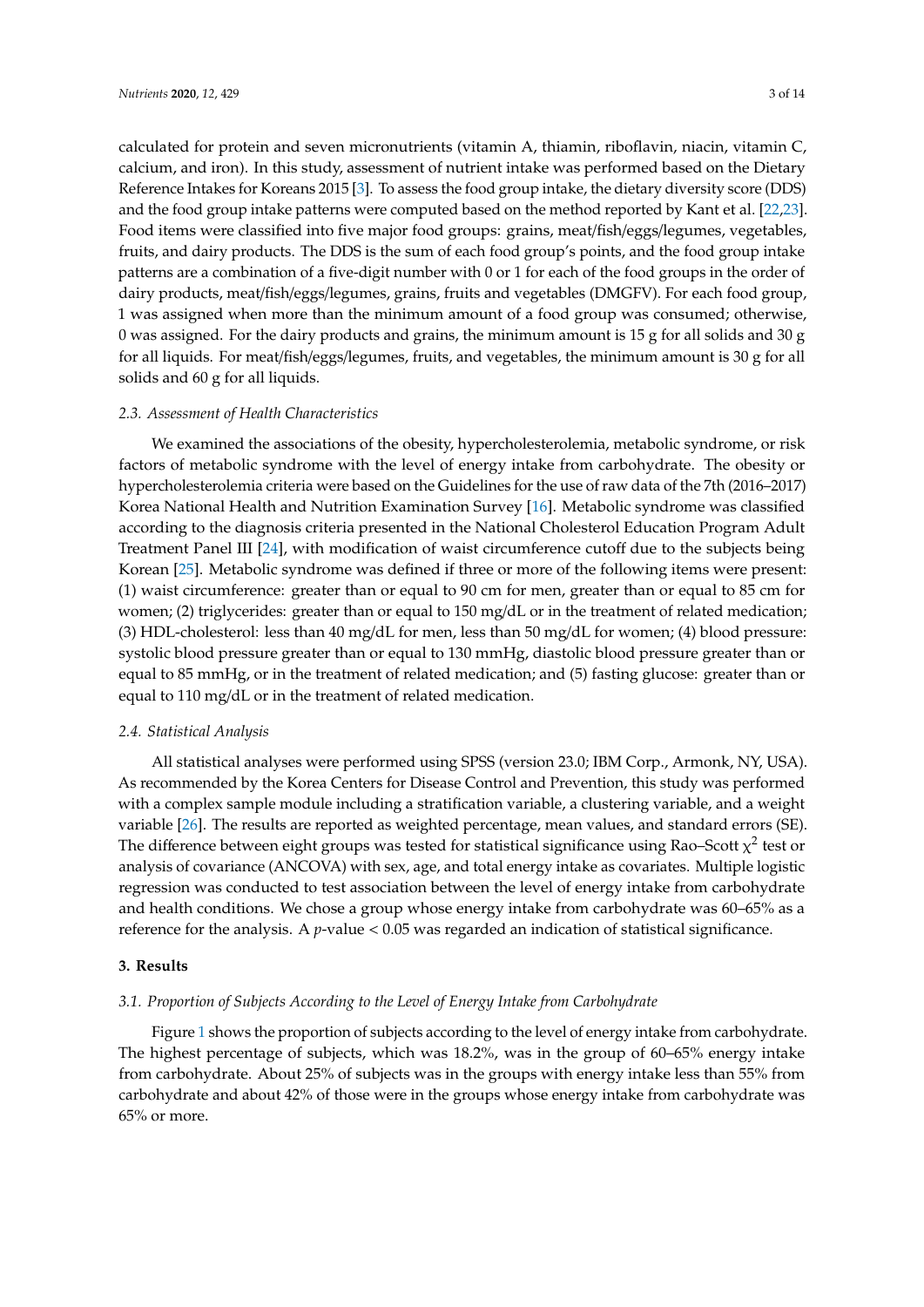<span id="page-3-0"></span>

| 15%     | 50%  | −۰    | $-60%$ |                                                                                                                                                                                                      | √סח                      |     |  |
|---------|------|-------|--------|------------------------------------------------------------------------------------------------------------------------------------------------------------------------------------------------------|--------------------------|-----|--|
| $7.9\%$ | 6.8% | $6\%$ |        | --------------------------------<br>-------------------------------------<br>-----------------------<br><br>~~~~~~~~<br><br>------------------------<br><br><br><br>,,,,,,,,,,,,<br>,,,,,,,,,,,,<br> | <b><i>CONTRACTOR</i></b> | 60/ |  |

**Figure 1.** Proportion of Korean adults aged 19 to 64 years according to the level of energy intake from **Figure 1.** Proportion of Korean adults aged 19 to 64 years according to the level of energy intake from carbohydrate (*n* = 7566). Note: The data were analyzed using the complex sample module. <45%: less carbohydrate (*n* = 7566). Note: The data were analyzed using the complex sample module. <45%: less than 45%, 45–50%: 45% to less than 50%, 50–55%: 50% to less than 55%, 55–60%: 55% to less than 60%, than 45%, 45–50%: 45% to less than 50%, 50–55%: 50% to less than 55%, 55–60%: 55% to less than 60%, 60–65%: 60% to less than 65%, 65–70%: 65% to less than 70%, 70–75%: 70% to less than 75%, and >75%: 60–65%: 60% to less than 65%, 65–70%: 65% to less than 70%, 70–75%: 70% to less than 75%, and >75%: 75% or more. 75% or more.

# *3.2. Demographic Characteristics of Subjects 3.2. Demographic Characteristics of Subjects*

intake from carbohydrate. The distribution of sex  $(p < 0.001)$ , age  $(p < 0.001)$ , residential area  $(p = 0.001)$ ,  $\frac{1}{1}$ ,  $\frac{1}{1}$ ,  $\frac{1}{1}$ ,  $\frac{1}{1}$ ,  $\frac{1}{1}$ ,  $\frac{1}{1}$ ,  $\frac{1}{1}$ ,  $\frac{1}{1}$ ,  $\frac{1}{1}$ ,  $\frac{1}{1}$ ,  $\frac{1}{1}$ ,  $\frac{1}{1}$ ,  $\frac{1}{1}$ ,  $\frac{1}{1}$ ,  $\frac{1}{1}$ ,  $\frac{1}{1}$ ,  $\frac{1}{1}$ ,  $\frac{1}{1}$ ,  $\frac{1}{1}$ ,  $\frac{1}{1}$ , household income level ( $p < 0.001$ ), education level ( $p < 0.001$ ), employment status ( $p = 0.017$ ), marriage status ( $p < 0.001$ ), and the number of family members ( $p < 0.001$ ) were significantly different among the eight groups by the level of energy intake from carbohydrate. Table [1](#page-3-1) shows the demographic characteristics of the subjects according to the level of energy

<span id="page-3-1"></span>Table 1. The demographic characteristics of subjects according to the level of energy intake from  $\mathcal{L}_{\mathcal{D}}$  is  $\mathcal{L}_{\mathcal{D}}$  to  $\mathcal{L}_{\mathcal{D}}$  to  $\mathcal{L}_{\mathcal{D}}$  to  $\mathcal{L}_{\mathcal{D}}$  to  $\mathcal{L}_{\mathcal{D}}$  to  $\mathcal{L}_{\mathcal{D}}$  to  $\mathcal{L}_{\mathcal{D}}$  to  $\mathcal{L}_{\mathcal{D}}$  to  $\mathcal{L}_{\mathcal{D}}$  to  $\mathcal{L}_{\mathcal{D}}$  to  $\mathcal{L}_{\mathcal{D}}$  to  $\mathcal{$ carbohydrate.

| Variable                            | $<$ 45%<br>$(n = 527)$ | 45-50%<br>$(n = 459)$ | $50 - 55\%$<br>$(n = 740)$ | 55-60%<br>$(n = 1037)$ | $60 - 65%$<br>$(n = 1342)$ | 65-70%<br>$(n = 1281)$ | 70-75%<br>$(n = 1116)$ | $\geq$ 75%<br>$(n = 1064)$ |
|-------------------------------------|------------------------|-----------------------|----------------------------|------------------------|----------------------------|------------------------|------------------------|----------------------------|
|                                     |                        |                       |                            |                        | (%)                        |                        |                        |                            |
| Sex                                 |                        |                       |                            |                        | p < 0.001                  |                        |                        |                            |
| Male                                | 59.2                   | 54.2                  | 53.3                       | 51.3                   | 52.0                       | 51.7                   | 45.2                   | 41.1                       |
| Female                              | 40.8                   | 45.8                  | 46.7                       | 48.7                   | 48.0                       | 48.3                   | 54.8                   | 58.9                       |
|                                     |                        |                       |                            |                        |                            |                        |                        |                            |
| Age (years)                         |                        |                       |                            |                        | p < 0.001                  |                        |                        |                            |
| $19 - 29$                           | 34.4                   | 33.1                  | 31.2                       | 25.2                   | 22.2                       | 15.0                   | 15.2                   | 6.2                        |
| $30 - 49$                           | 48.6                   | 49.0                  | 49.8                       | 51.2                   | 49.9                       | 49.7                   | 40.9                   | 35.4                       |
| $50 - 64$                           | 17.0                   | 17.8                  | 19.0                       | 23.6                   | 28.0                       | 35.3                   | 43.9                   | 58.4                       |
| Residential area                    |                        |                       |                            |                        | $p = 0.001$                |                        |                        |                            |
| Urban                               | 90.3                   | 90.4                  | 90.5                       | 88.7                   | 87.1                       | 87.5                   | 85.7                   | 83.7                       |
| Rural                               | 9.7                    | 9.6                   | 9.5                        | 11.3                   | 12.9                       | 12.5                   | 14.3                   | 16.3                       |
| Household income level <sup>1</sup> |                        |                       |                            |                        |                            |                        |                        |                            |
| $(n = 7555)$                        |                        |                       |                            |                        | p < 0.001                  |                        |                        |                            |
| Low                                 | 6.1                    | 9.6                   | 8.3                        | 6.7                    | 7.3                        | 9.0                    | 11.5                   | 15.6                       |
| Medium-low                          | 22.4                   | 18.1                  | 20.8                       | 21.5                   | 22.5                       | 23.3                   | 22.5                   | 27.6                       |
| Medium-high                         | 28.5                   | 29.6                  | 31.3                       | 34.4                   | 33.7                       | 31.5                   | 33.1                   | 27.4                       |
| High                                | 43.0                   | 42.7                  | 39.7                       | 37.5                   | 36.6                       | 36.1                   | 32.9                   | 29.4                       |
| Education level $1$                 |                        |                       |                            |                        |                            |                        |                        |                            |
| $(n = 7224)$                        |                        |                       |                            |                        | p < 0.001                  |                        |                        |                            |
| ≤Elementary school graduate         | 1.5                    | 2.1                   | 2.0                        | 3.6                    | 4.2                        | 5.9                    | 8.5                    | 18.0                       |
| Middle school graduate              | 4.1                    | 3.6                   | 5.1                        | 5.4                    | 4.7                        | 9.4                    | 9.8                    | 14.4                       |
| High school graduate                | 40.4                   | 35.6                  | 40.4                       | 36.6                   | 38.3                       | 37.8                   | 38.0                   | 35.4                       |
| ≥College graduate                   | 54.0                   | 58.7                  | 52.4                       | 54.4                   | 52.8                       | 46.9                   | 43.8                   | 32.1                       |
| Employment status $1$               |                        |                       |                            |                        |                            |                        |                        |                            |
| $(n = 7219)$                        |                        |                       |                            |                        | $p = 0.017$                |                        |                        |                            |
| Employed                            | 27.9                   | 29.5                  | 33.9                       | 29.0                   | 28.6                       | 28.5                   | 30.9                   | 35.9                       |
| Unemployed                          | 72.1                   | 70.5                  | 66.1                       | 71.0                   | 71.4                       | 71.5                   | 69.1                   | 64.1                       |
| Marriage status                     |                        |                       |                            |                        | p < 0.001                  |                        |                        |                            |
| Married                             | 58.0                   | 61.8                  | 62.4                       | 68.5                   | 72.3                       | 78.7                   | 79.6                   | 86.1                       |
| Unmarried                           | 42.0                   | 38.2                  | 37.6                       | 31.5                   | 27.7                       | 21.3                   | 20.4                   | 13.9                       |
|                                     |                        |                       |                            |                        |                            |                        |                        |                            |
| Number of family members            |                        |                       |                            | 8.2                    | p < 0.001                  |                        |                        |                            |
| 1                                   | 10.2                   | 11.0                  | 9.4                        |                        | 7.4                        | 7.1                    | 7.6                    | 7.2                        |
| $\overline{2}$                      | 16.4                   | 18.0                  | 17.1                       | 16.3                   | 19.2                       | 19.8                   | 19.8                   | 26.2                       |
| 3                                   | 32.1                   | 33.3                  | 33.1                       | 30.2                   | 29.6                       | 28.8                   | 33.2                   | 28.4                       |
| 4                                   | 34.9                   | 28.1                  | 33.1                       | 35.4                   | 33.9                       | 33.7                   | 29.1                   | 28.2                       |
| >5                                  | 6.4                    | 9.6                   | 7.3                        | 9.9                    | 10.0                       | 10.7                   | 10.3                   | 9.9                        |

Notes: The data were analyzed using the complex sample module. *p*-value by Rao–Scott χ<sup>2</sup> test. <sup>1</sup> Different from the total number of subjects due to the missing data. <45%: less than 45%, 45–50%: 45% to less than 50%, 50–55%: 50% to less than 55%, 55–60%: 55% to less than 60%, 60–65%: 60% to less than 65%, 65–70%: 65% to less than 70%,<br>50.55% to less than 70%, and a state of the DDS was detailed was detailed was detailed was detailed was detai significantly lower in the groups whose energy intervals whose energy intervals  $\mathcal{L}_{\mathcal{A}}$ 70–75%: 70% to less than 75%, and ≥75%: 75% or more.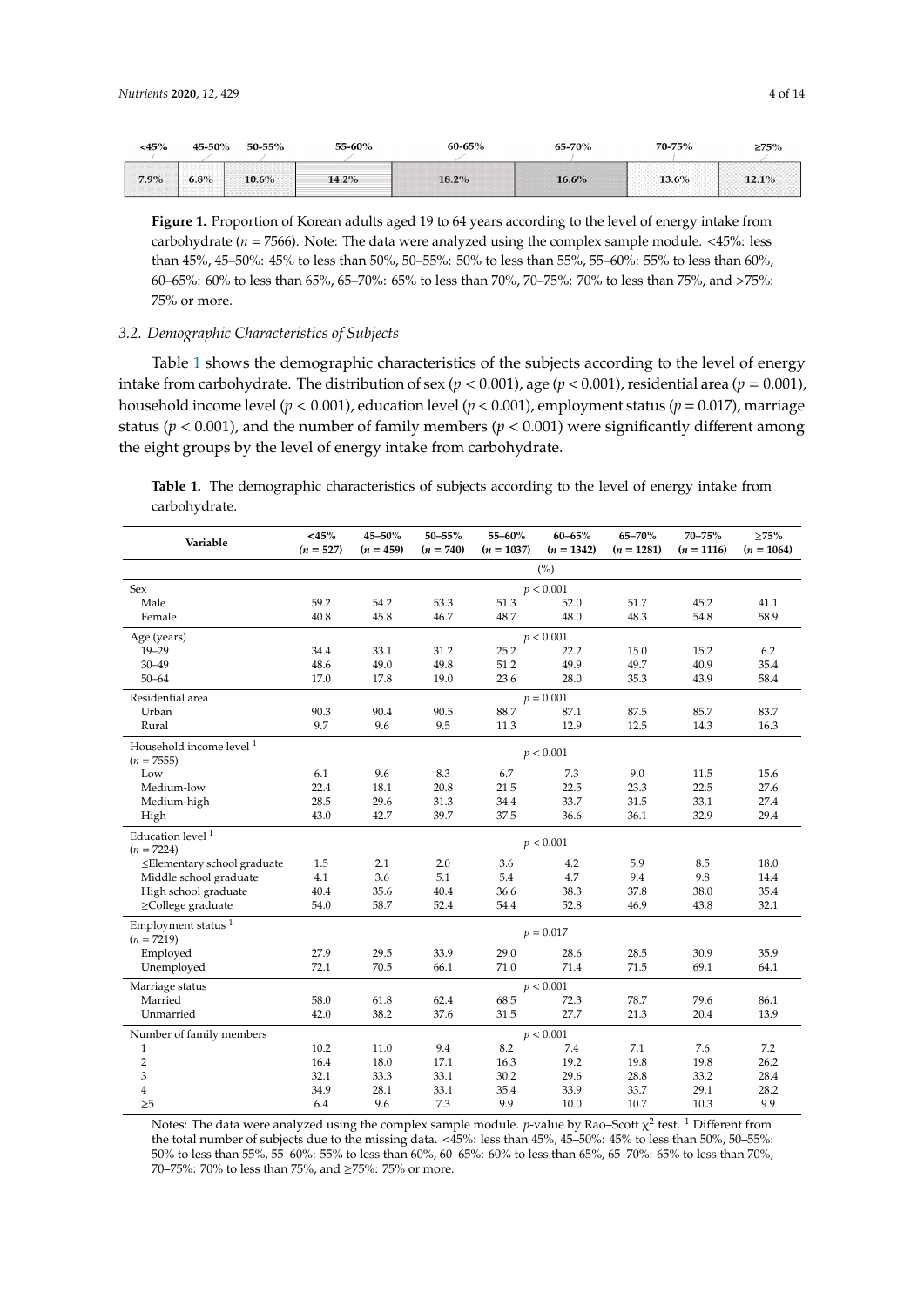Unlike the other groups, the percentage of women was higher than that of men in the groups whose energy intake was 70–75% or ≥ 75%. Subjects aged 19 to 29 years were more likely to have lower carbohydrate intake, whereas those aged 50 to 64 years were more likely to have higher carbohydrate intake. The percentage of those with higher household income or with higher than college graduate showed lower energy intake from carbohydrate.

#### *3.3. Dietary Characteristics*

Table [2](#page-5-0) shows the NARs and MARs of Korean adults according to the level of energy intake from carbohydrate. The NARs of protein (*p* < 0.001), vitamin A (*p* < 0.001), thiamin (*p* < 0.001), riboflavin (*p* < 0.001), niacin (*p* < 0.001), vitamin C (*p* < 0.001), calcium (*p* < 0.001), phosphorus (*p* < 0.001), iron (*p* = 0.022), and MARs (*p* < 0.001) were significantly different among the eight groups. The NARs of vitamin A, vitamin C, and calcium were below 0.75 in all groups. The NARs of riboflavin and niacin were below 0.75 only in the group whose energy intake from carbohydrate was ≥75%. The MAR was below 0.75 only in the groups whose energy intake from carbohydrate was 70–75% or ≥75%.

The NARs of vitamin A and calcium were lowest in the group whose energy intake from carbohydrate was  $\geq$ 75%, and the NAR of vitamin C was lowest in the group whose energy intake from carbohydrate was <45%. The MAR was lowest in the group whose energy intake from carbohydrate was ≥75%, followed by the group of 70–75% energy intake from carbohydrate.

Figure [2](#page-6-0) shows the prevalence of Korean adults who consumed less than the EAR of protein and selected micronutrients according to the level of energy intake from carbohydrate. The prevalence of adults with insufficient intakes of protein, vitamin A, thiamin, riboflavin, niacin, vitamin C, and calcium was significantly different among the eight groups (*p* < 0.001), but this was not the case for iron. The prevalence of those with insufficient intake of vitamin A, vitamin C, or calcium was higher than 50% in all groups. The prevalence of adults with insufficient intake of vitamin A or calcium was highest in the group whose energy intake from carbohydrate was ≥75%, and those with insufficient intake of vitamin C was highest in the group whose energy intake from carbohydrate was <45%. The prevalence of adults with insufficient intake of other nutrients such as protein, thiamin, riboflavin, and niacin tended to increase as the level of energy intake from carbohydrate increased, and it was highest in the group whose energy intake from carbohydrate was ≥75%.

Table [3](#page-5-1) shows the DDS and its distribution for Korean adults according to the level of energy intake from carbohydrate. The DDS was significantly different among the eight groups (*p* < 0.001). The DDS was lowest in the group whose energy intake from carbohydrate was ≥75%. The DDS was significantly lower in the groups whose energy intake from carbohydrate was <45% or ≥75%, compared to the groups whose energy intake from carbohydrate was 50–55%, 55–60%, 60–65%, or 65–70%. The group of 45–50% energy intake from carbohydrate showed a lower DDS compared to the group of 55–60% energy intake from carbohydrate.

The group whose energy intake from carbohydrate was 70–75% showed a lower DDS compared to the two groups whose energy intake from carbohydrate was 55–60% or 60–65%. As the level of energy intake from carbohydrate increased, the DDS tended to increase until the energy intake from carbohydrate was 55–60% and 60–65%, whereas it tended to decrease after those levels. The distribution of DDS was significantly different among the eight groups (*p* < 0.001). The percentage of adults with DDS of 5 was much lower in the groups whose energy intake from carbohydrate was <50% or  $\geq$ 75%, compared to the others.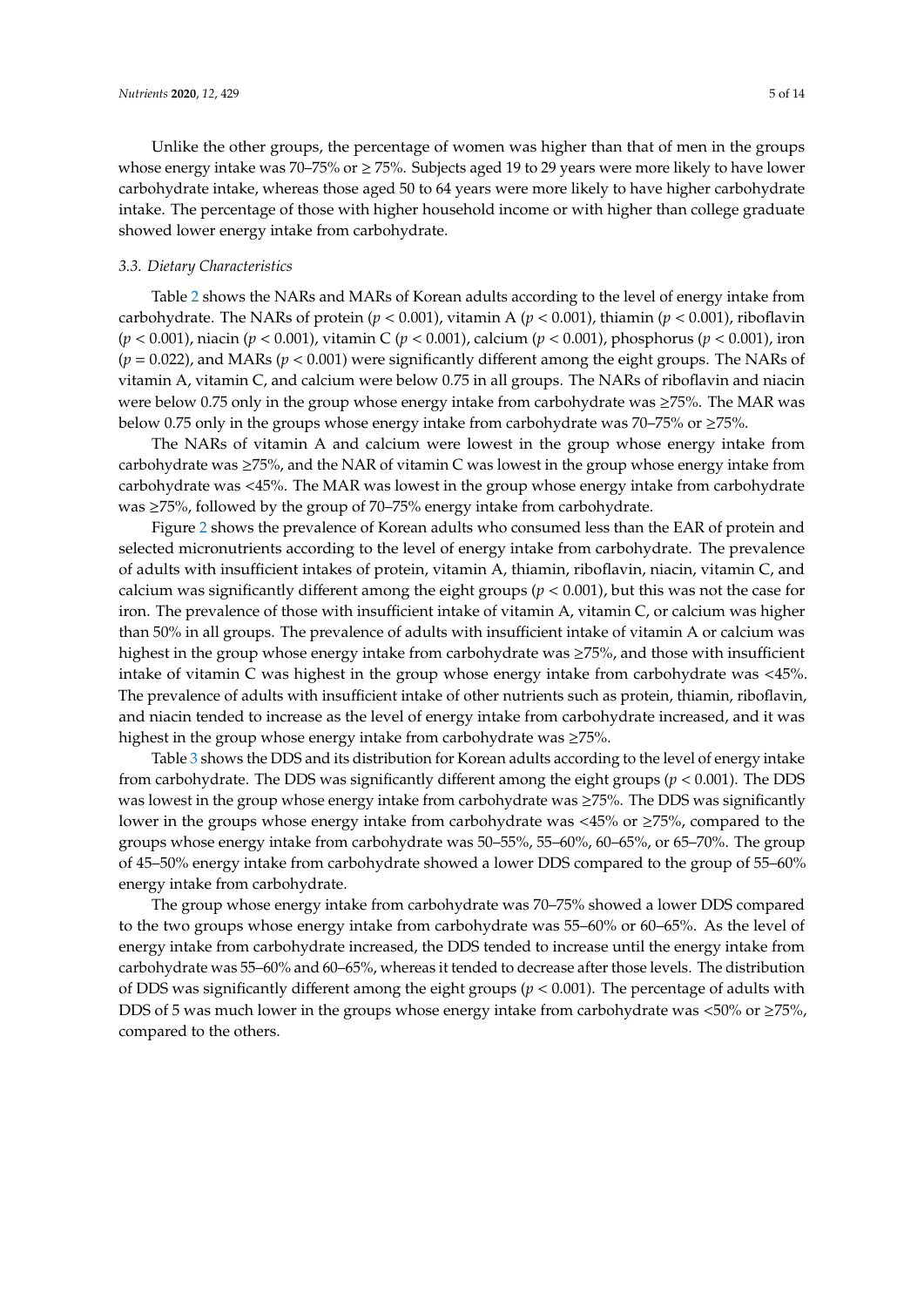|            | $<\!\!45\!\%$<br>$(n = 527)$   | $45 - 50\%$<br>$(n = 459)$    | $50 - 55\%$<br>$(n = 740)$    | $55 - 60\%$<br>$(n = 1037)$   | $60 - 65%$<br>$(n = 1342)$     | $65 - 70\%$<br>$(n = 1281)$   | $70 - 75\%$<br>$(n = 1116)$  | $>75\%$<br>$(n = 1064)$      | p <sup>1</sup> |
|------------|--------------------------------|-------------------------------|-------------------------------|-------------------------------|--------------------------------|-------------------------------|------------------------------|------------------------------|----------------|
| <b>NAR</b> |                                |                               |                               | Mean $\pm$ SE                 |                                |                               |                              |                              |                |
| Protein    | $0.98 \pm 0.004$ a, 2          | $0.97 \pm 0.01$ <sup>a</sup>  | $0.95 \pm 0.01$ b             | $0.96 \pm 0.004$ b            | $0.93 \pm 0.004$ c             | $0.90 \pm 0.01$ <sup>d</sup>  | $0.86 \pm 0.01$ e            | $0.77 \pm 0.01$ <sup>t</sup> | < 0.001        |
| Vitamin A  | $0.56 \pm 0.01$ ab             | $0.55 \pm 0.01$ ab            | $0.55 \pm 0.01$ <sup>a</sup>  | $0.50 \pm 0.01$ bc            | $0.50 \pm 0.01$ b              | $0.46 \pm 0.01$ cd            | $0.43 \pm 0.01$ <sup>d</sup> | $0.36 \pm 0.01$ e            | < 0.001        |
| Thiamin    | $0.94 \pm 0.01$ bc             | $0.95 \pm 0.01$ <sup>a</sup>  | $0.94 \pm 0.01$ <sup>ab</sup> | $0.95 \pm 0.005$ <sup>a</sup> | $0.93 \pm 0.005$ <sup>ab</sup> | $0.92 \pm 0.01$ <sup>ab</sup> | $0.91 \pm 0.01$ ab           | $0.89 \pm 0.01$ °            | < 0.001        |
| Riboflavin | $0.94 \pm 0.01$ <sup>a</sup>   | $0.92 \pm 0.01$ ab            | $0.91 \pm 0.01$ ab            | $0.91 \pm 0.01$ <sup>ab</sup> | $0.87 \pm 0.01$ b              | $0.84 \pm 0.01$ °             | $0.78 \pm 0.01$ <sup>d</sup> | $0.68 \pm 0.01$ <sup>e</sup> | < 0.001        |
| Niacin     | $0.91 \pm 0.01$ <sup>a</sup>   | $0.90 \pm 0.01$ <sup>a</sup>  | $0.87 \pm 0.01$ ab            | $0.87 \pm 0.01$ <sup>a</sup>  | $0.83 \pm 0.01$ b              | $0.80 \pm 0.01$ °             | $0.75 \pm 0.01$ <sup>d</sup> | $0.69 \pm 0.01$ e            | < 0.001        |
| Vitamin C  | $0.49 + 0.02$ <sup>d</sup>     | $0.53 \pm 0.02$ °             | $0.56 \pm 0.01$ abc           | $0.56 \pm 0.01$ bc            | $0.57 \pm 0.01$ ab             | $0.57 \pm 0.01$ abc           | $0.58 + 0.01$ <sup>ab</sup>  | $0.61 \pm 0.02$ <sup>a</sup> | < 0.001        |
| Calcium    | $0.61 \pm 0.01$ <sup>d</sup>   | $0.65 \pm 0.01$ abc           | $0.65 \pm 0.01$ ab            | $0.66 \pm 0.01$ ab            | $0.64 \pm 0.01$ <sup>a</sup>   | $0.62 \pm 0.01$ b             | $0.58 \pm 0.01$ °            | $0.50 \pm 0.01$ <sup>e</sup> | < 0.001        |
| Phosphorus | $0.98 \pm 0.004$ <sup>ab</sup> | $0.98 \pm 0.004$ <sup>a</sup> | $0.97 \pm 0.004$ ab           | $0.97 \pm 0.003$ <sup>a</sup> | $0.97 \pm 0.003$ <sup>a</sup>  | $0.95 \pm 0.004$ bc           | $0.93 \pm 0.01$ °            | $0.88 \pm 0.01$ <sup>d</sup> | < 0.001        |
| Iron       | $0.89 \pm 0.01$ ab             | $0.89 + 0.01$ <sup>ab</sup>   | $0.88 \pm 0.01$ ab            | $0.89 \pm 0.01$ ab            | $0.89 \pm 0.01$ <sup>a</sup>   | $0.88 \pm 0.01$ ab            | $0.88 \pm 0.01$ ab           | $0.87 \pm 0.01$ b            | 0.022          |
| <b>MAR</b> | $0.81 \pm 0.01$ <sup>a</sup>   | $0.82 \pm 0.01$ <sup>a</sup>  | $0.81 \pm 0.01$ <sup>a</sup>  | $0.81 \pm 0.005$ <sup>a</sup> | $0.79 \pm 0.004$ b             | $0.77 \pm 0.01$ c             | $0.74 \pm 0.01$ <sup>d</sup> | $0.69 \pm 0.01$ e            | < 0.001        |

**Table 2.** Nutrient adequacy ratio (NAR) and mean adequacy ratio (MAR) of Korean adults according to the level of energy intake from carbohydrate.

Notes: The data were analyzed using the complex sample module. <45%: less than 45%, 45–50%: 45% to less than 50%, 50–55%: 50% to less than 55%, 55–60%: 55% to less than 60%, 60–65%: 60% to less than 65%, 65–70%: 65% to less than 70%, 70–75%: 70% to less than 75%, and ≥75%: 75% or more. <sup>1</sup> For the NAR of protein and the MAR by ANCOVA with sex and age as covariates. For NARs of vitamins and minerals by ANCOVA with total energy intake in addition to sex and age. <sup>2</sup> Post-hoc test: Holm–Bonferroni, a > b > c > d > e > f.

<span id="page-5-0"></span>

|                  | $<$ 45%<br>$(n = 527)$          | $45 - 50\%$<br>$(n = 459)$ | $50 - 55%$<br>$(n = 740)$ | $55 - 60\%$<br>$(n = 1037)$  | $60 - 65%$<br>$(n = 1342)$ | $65 - 70%$<br>$(n = 1281)$ | $70 - 75%$<br>$(n = 1116)$    | >75%<br>$(n = 1064)$ | $p^2$   |
|------------------|---------------------------------|----------------------------|---------------------------|------------------------------|----------------------------|----------------------------|-------------------------------|----------------------|---------|
| DDS <sup>1</sup> | Mean $\pm$ SE                   |                            |                           |                              |                            |                            |                               |                      |         |
|                  | $3.72 \pm 0.03$ d <sub>,3</sub> | $3.81 \pm 0.04$ bcd        | $3.88 \pm 0.04$ abc       | $3.97 \pm 0.03$ <sup>a</sup> | $3.96 \pm 0.03$ ab         | $3.92 \pm 0.03$ abc        | $3.90 \pm 0.03$ <sup>cd</sup> | $3.75 \pm 0.03$ e    | < 0.001 |
| DDS <sup>1</sup> |                                 |                            |                           |                              | $\%$                       |                            |                               |                      |         |
|                  | 0.4                             | 0.1                        | 0.3                       | 0.3                          | 0.2                        | 0.3                        | 0.3                           | 0.4                  |         |
| $\mathcal{P}$    | 1.5                             | 1.1                        | 2.8                       | 1.6                          | 0.8                        | 1.5                        | 2.8                           | 5.4                  |         |
| 3                | 38.5                            | 35.2                       | 29.9                      | 26.5                         | 29.4                       | 29.0                       | 26.7                          | 29.4                 | < 0.001 |
| $\overline{4}$   | 44.8                            | 44.8                       | 42.9                      | 44.0                         | 42.1                       | 44.4                       | 46.4                          | 48.6                 |         |
| 5                | 14.9                            | 18.8                       | 24.1                      | 27.6                         | 27.4                       | 24.9                       | 23.8                          | 16.2                 |         |

**Table 3.** The dietary diversity score and its distribution of Korean adults according to the level of energy intake from carbohydrate.

<span id="page-5-1"></span>Notes: The data were analyzed using the complex sample module. <45%: less than 45%, 45–50%: 45% to less than 50%, 50–55%: 50% to less than 55%, 55–60%: 55% to less than 60%, 60–65%: 60% to less than 65%, 65–70%: 65% to less than 70%, 70–75%: 70% to less than 75%, and ≥75%: 75% or more.  $^1$  Dietary diversity score.  $^2$  By Rao–Scott  $\chi^2$  test or ANCOVA with sex and age as covariates. <sup>3</sup> Post-hoc test: Holm–Bonferroni,  $a > b > c > d > e$ .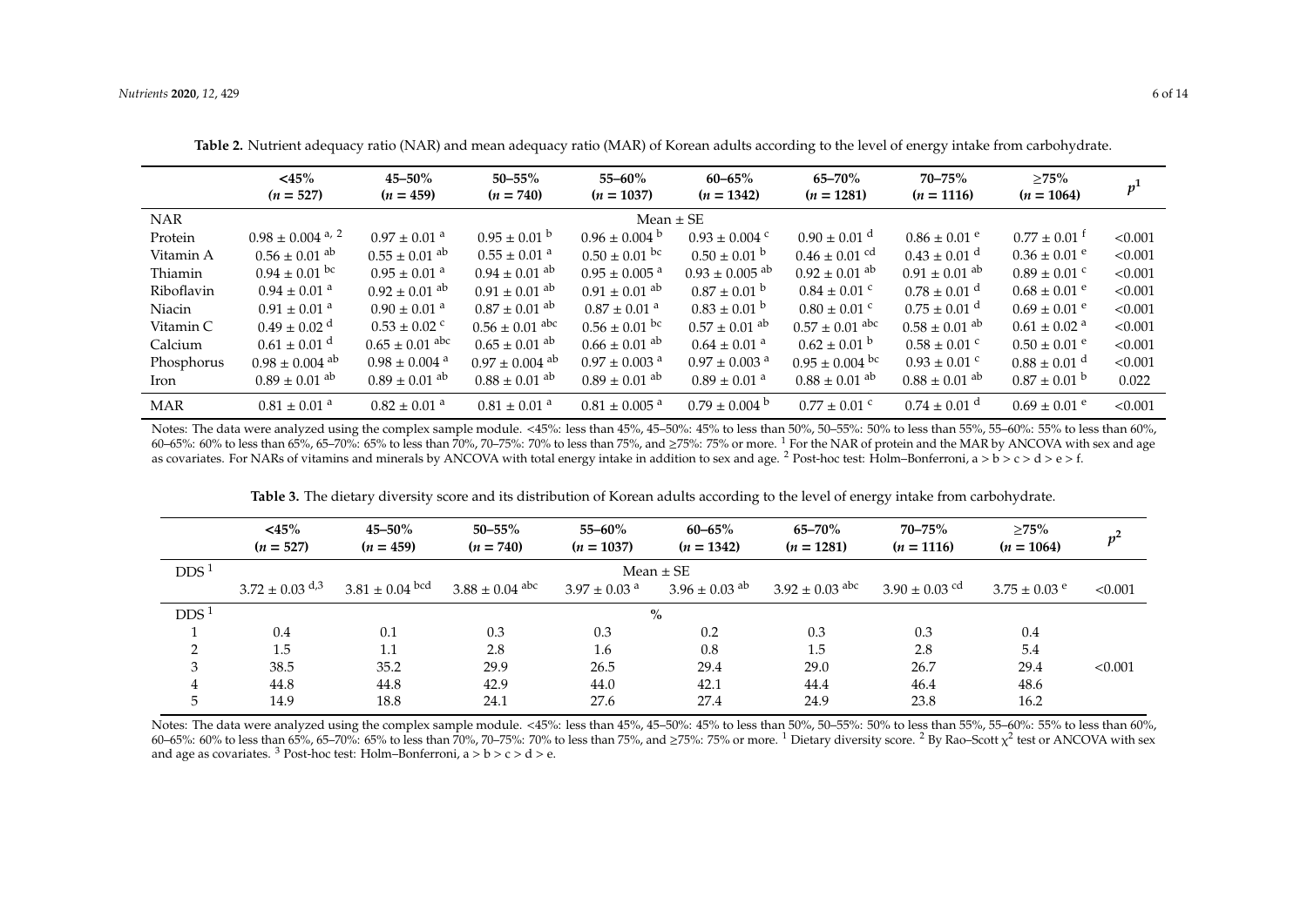

<span id="page-6-0"></span>Figure 2. Percentage of Korean adults with insufficient nutrient intakes according to the level of energy intake from carbohydrate. Note: The data were analyzed using the complex sample module. <45%: less than 45%, 45–50%: 45% to less than 50%, 50–55%: 50% to less than 55%, 55–60%: 55% to less than 60%, 60–65%: 60% to less than 65%, 65–70%: 65% to less than 70%, 70–75%: 70% to less than 75%, and >75%: 75% or more. The values are the percentages of those who consumed nutrients less than estimated average requirements. \*\*\* Significantly different between eight groups at  $p < 0.001$  by Rao-Scott  $\chi^2$  test.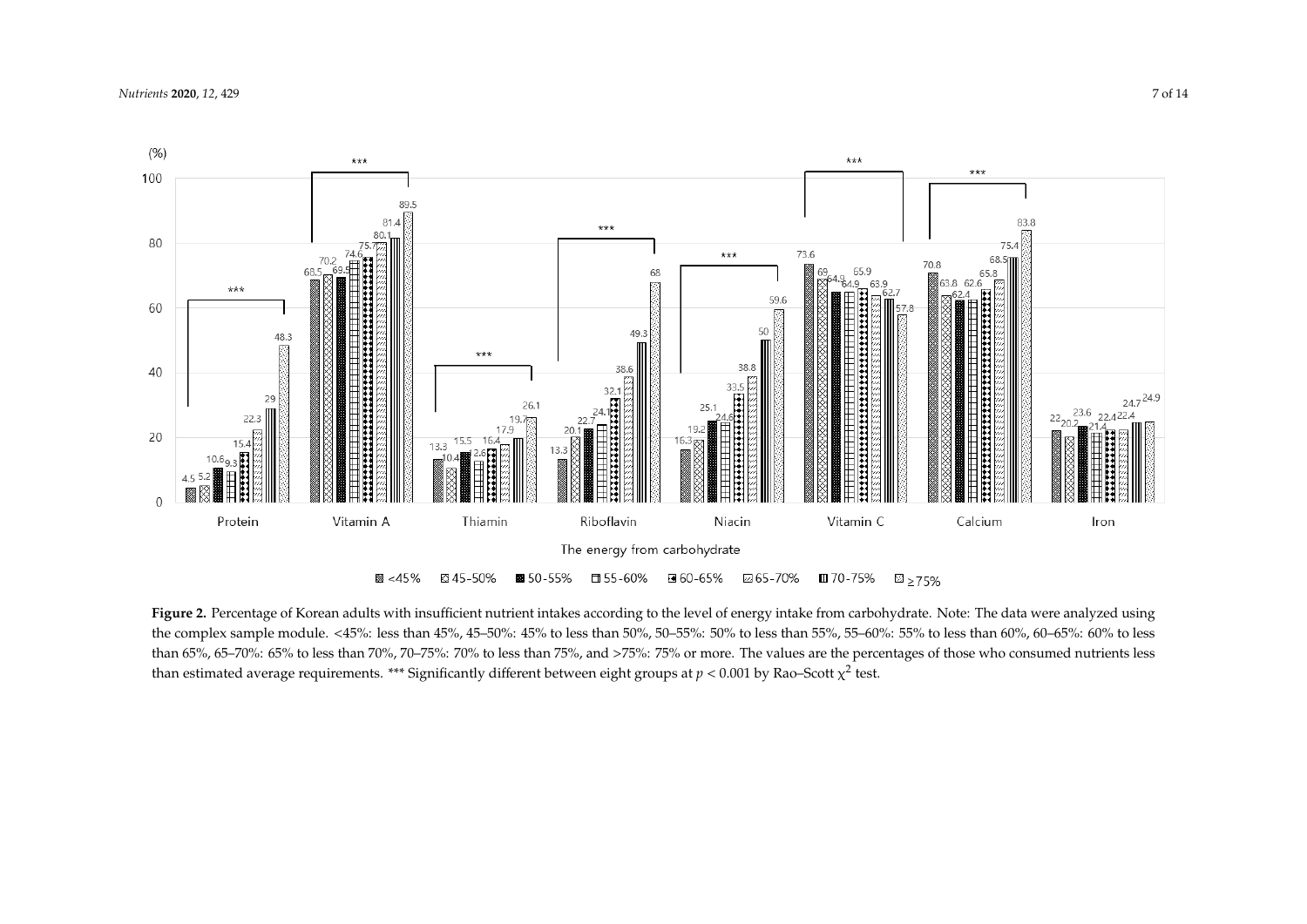Table [4](#page-7-0) shows the food group intake patterns in Korean adults according to the level of energy intake from carbohydrate. The food group intake patterns were significantly different among the eight groups ( $p < 0.001$ ). The percentage of those who consumed less than minimum amount of both dairy products and fruits was much higher in the groups whose energy intake from carbohydrate was <45% or 45–50%, compared to the others. The percentage of those who consumed less than the minimum amount of dairy products was much higher in the groups whose energy intake from carbohydrate was 65–70%, 70–75% and  $\geq$ 75% compared to the others, which was about 42% of subjects in the group of ≥75% energy intake from carbohydrate. The nutrient and food group intakes of Korean adults according to the level of energy intake from carbohydrate are presented in Tables S1 and S2, respectively.

<span id="page-7-0"></span>**Table 4.** The food group intake patterns of Korean adults according to the level of energy intake from carbohydrate.

|                    | $<$ 45%<br>$(n = 527)$ | $45 - 50\%$<br>$(n = 459)$ | $50 - 55\%$<br>$(n = 740)$ | $55 - 60\%$<br>$(n = 1037)$ | $60 - 65%$<br>$(n = 1342)$ | 65–70%<br>$(n = 1281)$ | $70 - 75%$<br>$(n = 1116)$ | >75%<br>$(n = 1064)$ |         |
|--------------------|------------------------|----------------------------|----------------------------|-----------------------------|----------------------------|------------------------|----------------------------|----------------------|---------|
| DMGFV <sup>1</sup> |                        |                            |                            |                             | $\%$                       |                        |                            |                      |         |
| 11111              | 14.9                   | 18.8                       | 24.1                       | 27.6                        | 27.4                       | 24.9                   | 23.8                       | 16.2                 |         |
| 01111              | 24.8                   | 22.0                       | 23.2                       | 26.5                        | 25.7                       | 31.0                   | 34.6                       | 41.8                 |         |
| 11101              | 18.6                   | 21.9                       | 19.3                       | 17.2                        | 15.8                       | 12.0                   | 10.2                       | 3.5                  | < 0.001 |
| 01101              | 35.9                   | 32.9                       | 28.1                       | 25.6                        | 27.8                       | 27.2                   | 25.1                       | 19.9                 |         |
| Others             | 5.8                    | 4.4                        | 5.3                        | 3.1                         | 3.3                        | 4.9                    | 6.3                        | 18.6                 |         |

Note: The data were analyzed using the complex sample module. <45%: less than 45%, 45–50%: 45% to less than 50%, 50–55%: 50% to less than 55%, 55–60%: 55% to less than 60%, 60–65%: 60% to less than 65%, 65–70%: 65% to less than 70%, 70–75%: 70% to less than 75%, and ≥75%: 75% or more. <sup>1</sup> D: dairy products, M: meat/fish/eggs/legumes, G: grains, F: fruits, V: vegetables. In order of DMGFV, when more of each food group was consumed, 1 was assigned; otherwise, 0 was assigned. <sup>2</sup> By Rao-Scott  $\chi^2$  test.

#### *3.4. Health Characteristics*

Table [5](#page-8-0) shows the association of the energy intake from carbohydrate with obesity, hypercholesterolemia, metabolic syndrome or risk factors of metabolic syndrome among Korean adults after adjusting for age, sex and total energy intake. For low HDL-cholesterolemia, the group whose energy intake from carbohydrate was ≥75% showed an OR of 1.37 (95% CI, 1.10–1.70). For hypertension, the group whose energy intake from carbohydrate was <45% showed an OR of 1.48 (1.10–2.00) and the group whose energy intake from carbohydrate was 70–75% showed an OR of 1.25 (1.00–1.55). However, the associations of the energy intake from carbohydrate with obesity, hypercholesterolemia, metabolic syndrome, high waist circumference, hypertriglyceridemia, or impaired fasting glucose were not significant. The blood biochemical indices of Korean adults according to the level of energy intake from carbohydrate are presented in Table S3.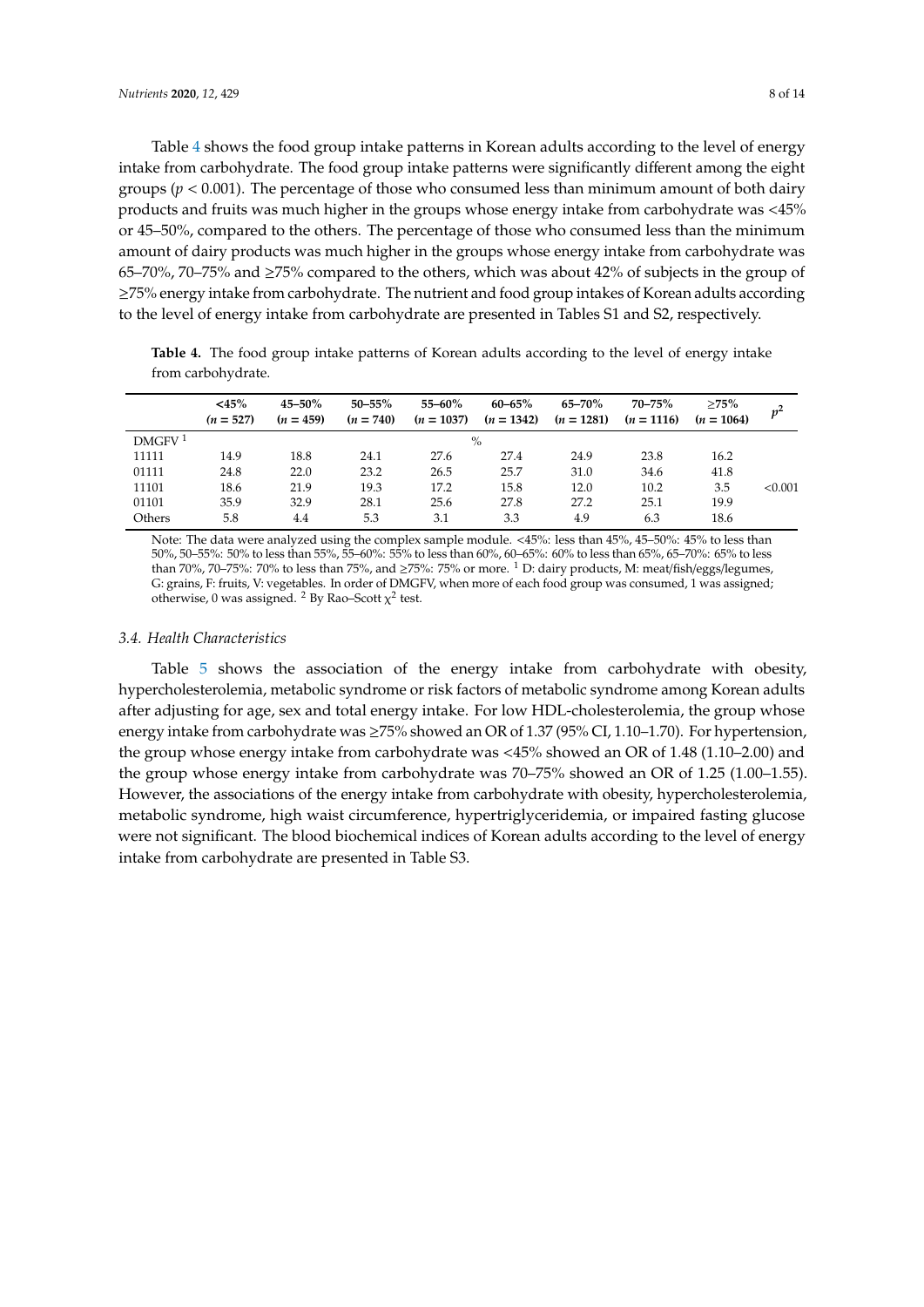|                                                                         | $<$ 45%<br>$(n = 527)$ | $45 - 50\%$<br>$(n = 459)$ | $50 - 55\%$<br>$(n = 740)$ | 55–60%<br>$(n = 1037)$   | $60 - 65%$<br>$(n = 1342)$ | $65 - 70%$<br>$(n = 1281)$ | $70 - 75%$<br>$(n = 1116)$ | >75%<br>$(n = 1064)$ |
|-------------------------------------------------------------------------|------------------------|----------------------------|----------------------------|--------------------------|----------------------------|----------------------------|----------------------------|----------------------|
|                                                                         |                        |                            |                            | OR (95% CI) <sup>2</sup> |                            |                            |                            |                      |
| <b>Obesity</b> <sup>3</sup> ( <i>n</i> = 7559)                          | $1.25(0.97-1.61)$      | $1.15(0.88 - 1.50)$        | $1.11(0.90 - 1.37)$        | $1.14(0.93 - 1.40)$      | Reference                  | $0.98(0.80-1.21)$          | $0.89(0.73 - 1.08)$        | $1.05(0.85-1.29)$    |
| Hypercholesterolemia <sup>3</sup> ( $n = 7205$ )                        | $0.89(0.65 - 1.21)$    | $0.87(0.60-1.26)$          | $0.97(0.72 - 1.31)$        | $0.81(0.62 - 1.06)$      | Reference                  | $0.81(0.64 - 1.03)$        | $0.79(0.61 - 1.02)$        | $0.86(0.68-1.10)$    |
| <b>Metabolic syndrome</b> <sup>3,4</sup> ( $n = 7334$ )                 | $1.06(0.79 - 1.42)$    | $0.98(0.69 - 1.40)$        | $1.14(0.86 - 1.53)$        | $0.88(0.68 - 1.15)$      | Reference                  | $0.99(0.79-1.24)$          | $0.98(0.76 - 1.27)$        | $1.10(0.86 - 1.40)$  |
| Risk factors of metabolic<br>syndrome <sup>3,5</sup> ( <i>n</i> = 7334) |                        |                            |                            |                          |                            |                            |                            |                      |
| High waist circumference                                                | $1.16(0.88 - 1.52)$    | $1.12(0.84 - 1.50)$        | $1.16(0.91 - 1.49)$        | $1.09(0.87 - 1.36)$      | Reference                  | $0.98(0.79-1.22)$          | $1.05(0.84 - 1.32)$        | $1.05(0.83 - 1.32)$  |
| Hypertriglyceridemia                                                    | $1.03(0.81 - 1.30)$    | $1.23(0.92 - 1.63)$        | $1.13(0.90 - 1.44)$        | $1.07(0.86 - 1.34)$      | Reference                  | $1.10(0.91 - 1.33)$        | $1.00(0.81 - 1.24)$        | $1.14(0.92 - 1.40)$  |
| Low HDL-cholesterolemia                                                 | $1.00(0.78 - 1.28)$    | $0.89(0.66 - 1.19)$        | $1.07(0.85 - 1.35)$        | $1.13(0.91 - 1.39)$      | Reference                  | $1.18(0.97 - 1.43)$        | $1.20(0.98 - 1.47)$        | $1.37(1.10-1.70)$ ** |
| Hypertension                                                            | $1.48(1.10-2.00)$ **   | $1.20(0.89 - 1.61)$        | $1.16(0.91 - 1.48)$        | $0.97(0.77 - 1.22)$      | Reference                  | $0.96(0.79-1.18)$          | $1.25(1.00-1.55)$ *        | $1.10(0.87 - 1.38)$  |
| Impaired fasting glucose                                                | $0.96(0.66 - 1.40)$    | $0.94(0.63 - 1.40)$        | $1.05(0.73 - 1.50)$        | $0.83(0.62 - 1.12)$      | Reference                  | $0.99(0.76 - 1.29)$        | $1.01(0.77 - 1.31)$        | $1.10(0.86 - 1.41)$  |

**Table 5.** The health characteristics of Korean adults according to the level of energy intake from carbohydrate. 1.

<span id="page-8-0"></span>\* *p* < 0.05, \*\* *p* < 0.005. Note: The data were analyzed using the complex sample module. <45%: less than 45%, 45–50%: 45% to less than 50%, 50–55%: 50% to less than 55%, 55–60%: 55% to less than 60%, 60–65%: 60% to less than 65%, 65–70%: 65% to less than 70%, 70–75%: 70% to less than 75%, and  $\geq 75$ %: 75% or more. <sup>1</sup> Result of multiple logistic regression analysis adjusted for sex, age, and total energy intake. <sup>2</sup> OR: odds ratio, CI: confidence interval. <sup>3</sup> Different from the total number of subjects due to missing data. <sup>4</sup> Having three or more risk factors of metabolic syndrome.<sup>5</sup> High waist circumference (greater than or equal to 90 cm for men and greater than or equal to 85 cm for women), hypertrigly ceridemia (greater than or equal to 150 mg/dL or in the treatment of related medication), low HDL-cholesterolemia (less than 40 mg/dL for men and less than 50 mg/dL for women), hypertension (systolic blood pressure greater than or equal to 130 mmHg, diastolic blood pressure greater than or equal to 85 mmHg, or in the treatment of related medication), and impaired fasting glucose (greater than or equal to 110 mg/dL or in the treatment of related medication).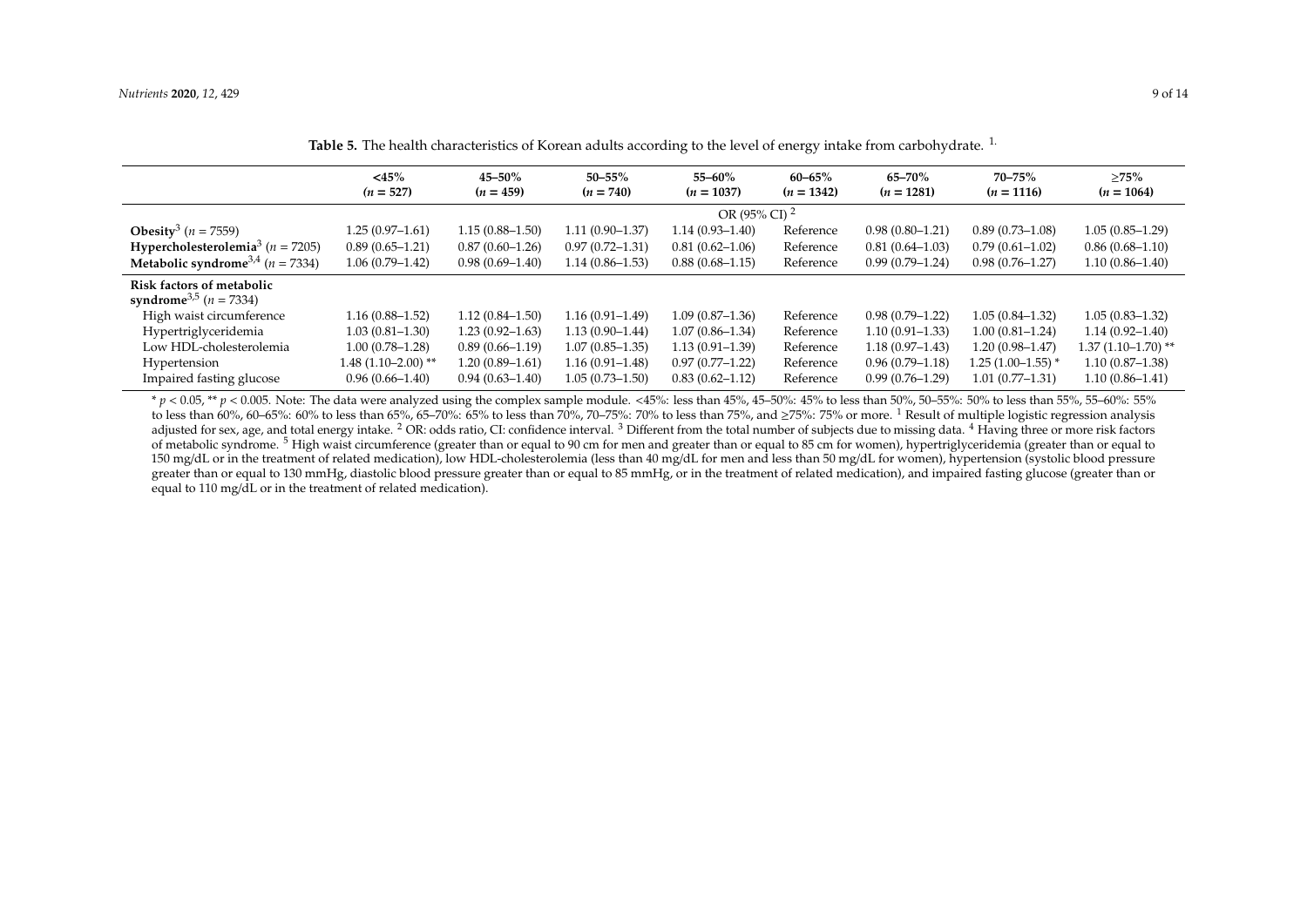#### **4. Discussion**

The current AMDR of energy intake from carbohydrate for adults is 55 to 65% in Korea, 50 to 65% in Japan, 45 to 65% in the United States, and 50% in the United Kingdom [\[3](#page-11-2)[–5,](#page-11-9)[7\]](#page-11-4). The mean energy intake from carbohydrate among adults is higher in Korea compared to the other countries mentioned above; it was 64.0% in Korea, 57.7% in Japan, 47.0% in the United States, and 45.7% in the United Kingdom [\[2](#page-11-1)[,27–](#page-12-13)[29\]](#page-12-14). However, carbohydrate intake has been decreased dramatically among Koreans due to westernized diet, which was related to increase the risk of being overweight or obesity [\[30,](#page-12-15)[31\]](#page-12-16). In reality, our study showed that the percentage of those with energy intake less than 55% from carbohydrate was 25.3%, which is more than six times higher than 11 years ago. A study using the data from the 3rd (2005) KNHANES reported that the percentage of those with energy intake less than 55% from carbohydrate among subjects aged 20 to 69 years was 4.1% [\[14\]](#page-12-2). Therefore, it would be necessary to identify appropriate AMDR that reflects current carbohydrate intake of Koreans.

We examined the association of diet quality and health conditions with the level of energy intake from carbohydrate, and found that we could suggest possibly to add 50–55% energy intake from carbohydrate as revised AMDR into current one for carbohydrate in Korean adults. In this study, we further segmented categories of carbohydrate intake according to the level of energy intake from carbohydrate (<45%, 45–50%, 50–55%, 55–60%, 60–65%, 65–70%, 70–75%, and ≥75%) to explore the possibility of AMDR expansion for carbohydrate in Korean adults.

Recently, some studies have reported that high and low energy intake from carbohydrate is associated with the high mortality [\[32,](#page-12-17)[33\]](#page-13-0). According to a study which analyzed the data from the Atherosclerosis Risk in Communities (ARIC) study, there was a U-shaped association of energy intake from carbohydrate and mortality, and the risk of mortality was lowest when energy intake from carbohydrate was 50% to 55%, which implies that both high and low energy intake from carbohydrate is associated with increased mortality [\[32\]](#page-12-17). Our results also showed that hypertension was more likely to be present at both high (70–75%) and low (<45%) energy intake from carbohydrate, and low HDL-cholesterolemia was more likely to be present at high (≥75%) energy intake from carbohydrate, compared to the reference group whose energy intake from carbohydrate was 60–65%.

Many studies have examined the relationship between carbohydrate intake and obesity, metabolic syndrome, hypertriglyceridemia, low HDL-cholesterolemia, hypertension, or impaired fasting glucose. In accordance with our study, a high carbohydrate intake was associated with low HDL-cholesterolemia in the previous studies [\[11,](#page-11-8)[12,](#page-12-1)[14,](#page-12-2)[34\]](#page-13-1). A study with subjects aged 19 years or older reported that the odds ratio for low HDL-cholesterolemia of those in the highest quintile of energy intake from carbohydrate was 1.31 in men and 1.45 in women compared to the lowest quintile of energy intake from carbohydrate [\[11\]](#page-11-8). Another study including subjects aged 40 to 69 years reported that the odds ratio for low HDL-cholesterolemia of those in the highest quartile of the energy intake from carbohydrate was 1.23 compared to the lowest quartile of energy intake from carbohydrate [\[12\]](#page-12-1).

Several studies reported that high carbohydrate intake was associated with metabolic syndrome or its risk factors, such as hypertriglyceridemia in men or women [\[9](#page-11-6)[,11](#page-11-8)[–13](#page-12-0)[,15](#page-12-3)[,34–](#page-13-1)[36\]](#page-13-2). Obesity was also reported to be associated with high carbohydrate intake due to continued elevation of blood insulin [\[37\]](#page-13-3). However, the link between carbohydrate intake and hypertension or impaired fasting glucose was unclear [\[8,](#page-11-5)[9](#page-11-6)[,11](#page-11-8)[,14](#page-12-2)[,38\]](#page-13-4). Being hypertensive with high carbohydrate intake in our results may be associated with high sodium intake by fermented vegetable in Koreans' traditional carbohydrate-rich diet or kidney related mechanisms by insufficient vitamin A consumption, not with carbohydrate intakes themselves [\[39,](#page-13-5)[40\]](#page-13-6). We did not find the association between carbohydrate intake and obesity, hypercholesterolemia or metabolic syndrome. However, this might be due to using moderate carbohydrate intake (60–65% energy intake from carbohydrate) as a reference to compare groups in our study, whereas most studies used lowest or highest quartile as a reference. Further studies are needed to clarify the relation of the carbohydrate intake to the aforementioned risk factors.

In our study, the MAR was below 0.75 in the groups whose energy intake from carbohydrate was ≥70%, indicating that overall nutrient intake was inadequate. The NARs of vitamin A and calcium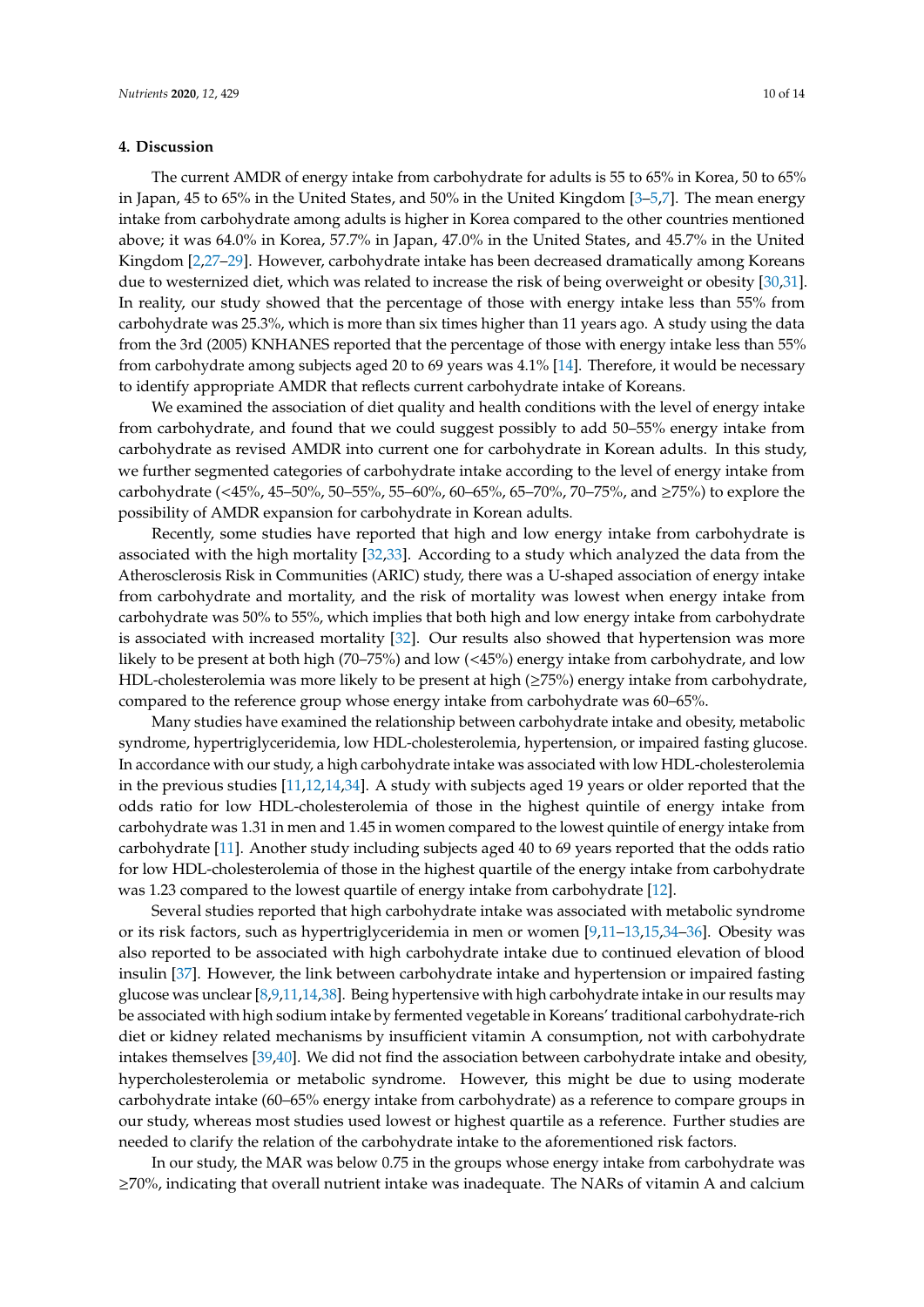were lowest in the group whose energy intake from carbohydrate was ≥75%, and the NAR of vitamin C was lowest in the group whose energy intake from carbohydrate was <45%. These results are similar with a study which segmented the subjects into two groups according to the level of energy intake from carbohydrate, 55–70% and >70% [\[8\]](#page-11-5). According to that study, the MAR was below 0.75 only in the group whose energy intake from carbohydrate was >70%. The NARs of vitamin A, riboflavin, vitamin C, and calcium were below 0.75 in both the groups. Also, the NARs of vitamin A, thiamin, riboflavin, niacin, and calcium were significantly lower in the group whose energy intake from carbohydrate was >70%, compared to the other group. In summary, the NARs of some selected nutrients or the MAR were lower in the groups whose energy intake from carbohydrate was  $\langle 45\% \text{ or } \geq 70\%$ , compared to the others in our study. The reason for the difference of MARs among eight groups could be due to the different micronutrients intakes by changes of the level of energy intake from protein or fat, which was affected by various levels of energy intake from carbohydrate.

In the present study, the prevalence of those who consumed less than the EAR for each of vitamin A, vitamin C, and calcium was more than 50% in all groups. This indicates that many Korean adults inadequately consumed those nutrients regardless of the level of energy intake from carbohydrate. Above all, the prevalence of those with insufficient intake of vitamin A or calcium was highest in the group whose energy intake from carbohydrate was ≥75%, and those with insufficient intake of vitamin C was highest in the group whose energy intake from carbohydrate was <45%. Meat/fish/eggs/legumes intake has been reported to have a 15% or more contribution to vitamin A intake in the Korean population [\[41\]](#page-13-7), and it is inversely associated with the carbohydrate intake [\[9\]](#page-11-6). Therefore, this could be the reason why the prevalence of those with insufficient intake of vitamin A tended to increase as the level of energy intake from carbohydrate increased. Vitamin C is mostly consumed by eating vegetables or fruits and the major sources of calcium are dairy products in Korea [\[3\]](#page-11-2). A study which analyzed the data from the 6th (2013–2015) KNHANES reported that the number of servings of fruits tended to increase whereas the number of servings of dairy products tended to decrease as the level of energy intake from carbohydrate increased [\[9\]](#page-11-6). Therefore, this might be the reason why the prevalence of those with insufficient intake of vitamin C tended to decrease and that of calcium tended to increase as the level of energy intake from carbohydrate increased. In summary, the prevalence of those who inadequately consumed vitamin A, vitamin C, or calcium was highest at either the group whose energy intake from carbohydrate was <45% or the group whose energy intake from carbohydrate was  $\geq$ 75%.

The percentage of subjects with a DDS of 5 in our study was lower in the groups whose energy intake from carbohydrate was <50% or ≥75%, compared to the others. The percentage of those who consumed less dairy products than the minimum amount was higher in the groups whose energy intake from carbohydrate was ≥65%, compared to the others. The possible explanation for this result is as follows. According to the previous studies, the dairy product intake tended to decrease as the level of energy intake from carbohydrate increased [\[9,](#page-11-6)[42\]](#page-13-8). A study using the data from the 6th (2013–2015) KNHANES reported that a higher energy intake from carbohydrate was associated with less consumption of dairy products. For the dairy products, the ratio of the number of servings to the recommended number of servings tended to decrease as the level of energy intake from carbohydrate increased [\[9\]](#page-11-6). Another study of a Japanese population aged 40 to 70 years also reported that the dairy products intake significantly decreased as the level of energy intake from carbohydrate increased [\[42\]](#page-13-8). In summary, the food group intake was more inadequate in the groups whose energy intake from carbohydrate was <50% or  $\geq$ 65%, compared to the others.

There are few studies which examine the association between various levels of energy intake from carbohydrate and risk factors such as metabolic syndrome, hypertriglyceridemia, low HDL-cholesterolemia, hypertension, or diabetes mellitus. In our study, no considerable difference was found in metabolic risk factors and diet quality between the groups of 50–55% and 55–65% energy intake from carbohydrate.

Our study has some limitations. First, we used a cross-sectional study design, which cannot draw any causal relationships. Second, the results might be different from subjects' usual daily intake as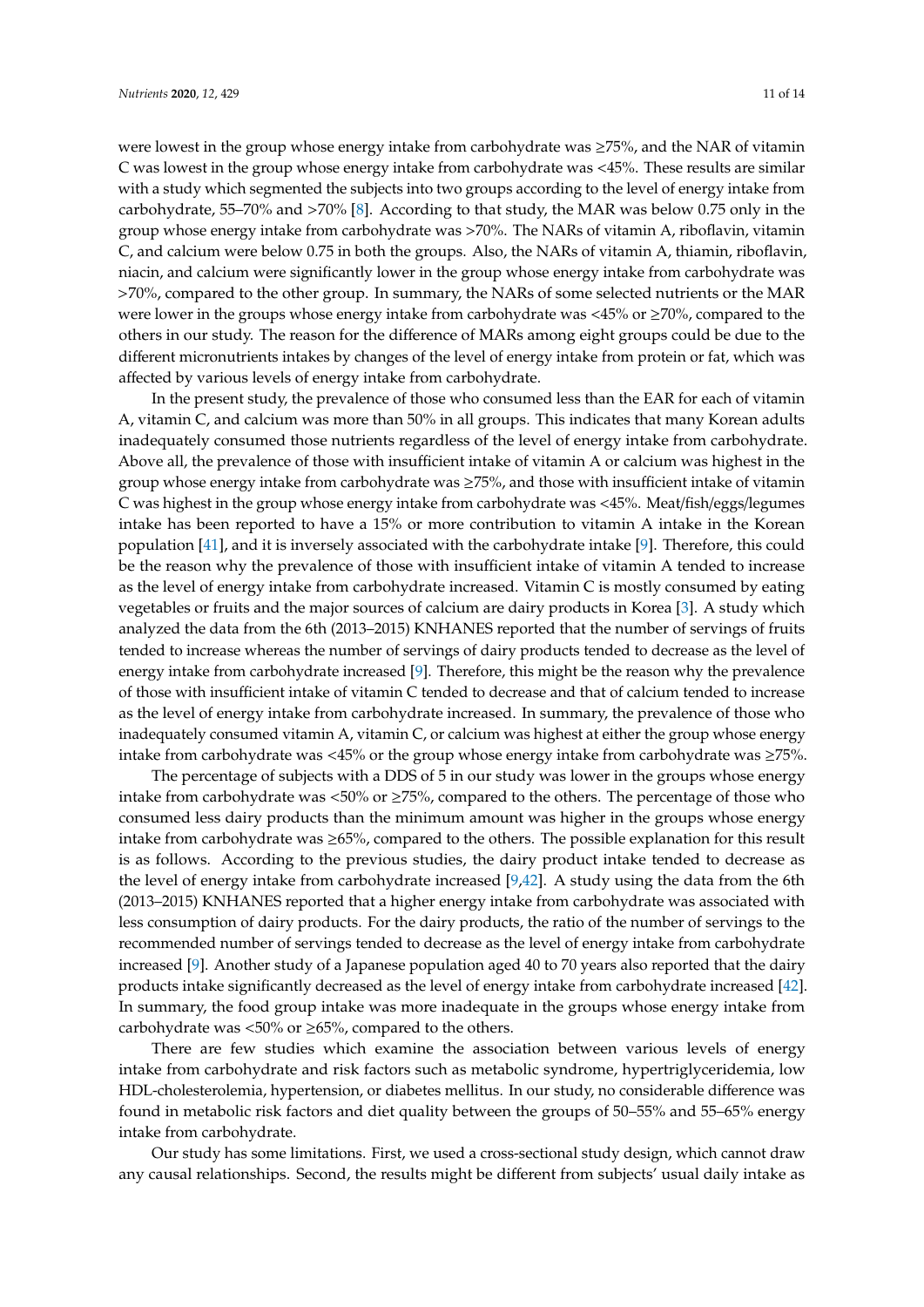we used the dietary data that were obtained using a 24-h recall method. The results presented in our study should be interpreted with consideration of these limitations.

### **5. Conclusions**

The diet quality was much lower in the groups of  $\langle 50\% \text{ or } \rangle 265\%$  energy intake from carbohydrate, compared to the groups of 50–65% energy intake from carbohydrate. The odds ratio for low HDL-cholesterolemia or hypertension was significantly higher in the groups of  $\leq 45\%$  or  $\geq 70\%$  energy intake from carbohydrate, compared to the group of 60–65% energy intake from carbohydrate. We found no considerable difference in the diet quality and health conditions between the groups of 50–55% and 55–65% energy intake from carbohydrate. Therefore, this study suggests to expand the current AMDR for carbohydrate to 50–65% for Korean adults by adding 50–55% to the current range of 55–65%. Further cohort studies regarding the causal relationship between the level of energy intake from carbohydrate and health conditions could provide additional information for elucidating the optimal level of energy intake from carbohydrate for Korean adults.

**Supplementary Materials:** The following are available online at http://[www.mdpi.com](http://www.mdpi.com/2072-6643/12/2/429/s1)/2072-6643/12/2/429/s1, Table S1: The nutrient intake of Korean adults according to the level of energy intake from carbohydrate, Table S2: The food group intake of Korean adults according to the level of energy intake from carbohydrate, Table S3: The biochemical indices of Korean adults according to the level of energy intake from carbohydrate.

**Author Contributions:** Conceptualization, S.M.S.; Data curation, S.M.S.; Formal analysis, S.M.S.; Methodology, S.M.S. and J.Y.; Project administration, J.Y.; Validation, S.-J.C. and J.Y.; Visualization, S.-J.C.; Writing—original draft, S.M.S. and J.Y.; Writing—review and editing, S.-J.C. All authors have read and agreed to the published version of the manuscript.

**Funding:** This research received no external funding.

**Conflicts of Interest:** The authors declare no conflict of interest.

#### **References**

- <span id="page-11-0"></span>1. The Ministry of Health and Welfare; The Korea Centers for Disease Control and Prevention. *Korea Health Statistics 2007*; Korea Centers for Disease Control and Prevention: Seoul, Korea, 2009; p. 37.
- <span id="page-11-1"></span>2. The Ministry of Health and Welfare; The Korea Centers for Disease Control and Prevention. *Korea Health Statistics 2017*; Korea Centers for Disease Control and Prevention: Cheongju, Korea, 2019; p. 133.
- <span id="page-11-2"></span>3. The Ministry of Health and Welfare; The Korean Nutrition Society. *Dietary Reference Intakes for Koreans 2015*; The Korean Nutrition Society: Sejong, Korea, 2015; pp. 241, 361, 386, 405, 434, 571, 660, 713, 945–949.
- <span id="page-11-3"></span>4. Institute of Medicine. *Dietary Reference Intakes: The Essential Guide to Nutrient Requirements*; The National Academies Press: Washington, DC, USA, 2006; p. 70.
- <span id="page-11-9"></span>5. Dietary Reference Intakes for Japanese. Available online: https://[www.mhlw.go.jp](https://www.mhlw.go.jp) (accessed on 25 February 2019).
- 6. Dietary Reference Intakes for Chinese. Available online: https://[www.cnsoc.org](https://www.cnsoc.org/)/ (accessed on 25 February 2019).
- <span id="page-11-4"></span>7. Nutrition Requirements. Available online: https://[www.nutrition.org.uk](https://www.nutrition.org.uk/attachments/article/907/Nutrition%20Requirements_Revised%20August%202019.pdf)/attachments/article/907/Nutrition% [20Requirements\\_Revised%20August%202019.pdf](https://www.nutrition.org.uk/attachments/article/907/Nutrition%20Requirements_Revised%20August%202019.pdf) (accessed on 5 March 2019).
- <span id="page-11-5"></span>8. Park, M.S.; Suh, Y.S.; Chung, Y. Comparison of chronic disease risk by dietary carbohydrate energy ratio in Korean elderly: Using the 2007-2009 Korea National Health and Nutrition Examination Survey. *J. Nutr. Health* **2014**, *47*, 247–257. [\[CrossRef\]](http://dx.doi.org/10.4163/jnh.2014.47.4.247)
- <span id="page-11-6"></span>9. Lee, Y.J.; Song, S.; Song, Y. High-carbohydrate diets and food patterns and their associations with metabolic disease in the Korean population. *Yonsei Med. J.* **2018**, *59*, 834–842. [\[CrossRef\]](http://dx.doi.org/10.3349/ymj.2018.59.7.834) [\[PubMed\]](http://www.ncbi.nlm.nih.gov/pubmed/30091316)
- <span id="page-11-7"></span>10. Choi, H.; Song, S.; Kim, J.; Chung, J.; Yoon, J.; Paik, H.Y.; Song, Y. High carbohydrate intake was inversely associated with high-density lipoprotein cholesterol among Korean adults. *Nutr. Res.* **2012**, *32*, 100–106. [\[CrossRef\]](http://dx.doi.org/10.1016/j.nutres.2011.12.013)
- <span id="page-11-8"></span>11. Ha, K.; Kim, K.; Chun, O.K.; Joung, H.; Song, Y. Differential association of dietary carbohydrate intake with metabolic syndrome in the US and Korean adults: Data from the 2007–2012 NHANES and KNHANES. *Eur. J. Clin. Nutr.* **2018**, *72*, 848–860. [\[CrossRef\]](http://dx.doi.org/10.1038/s41430-017-0031-8)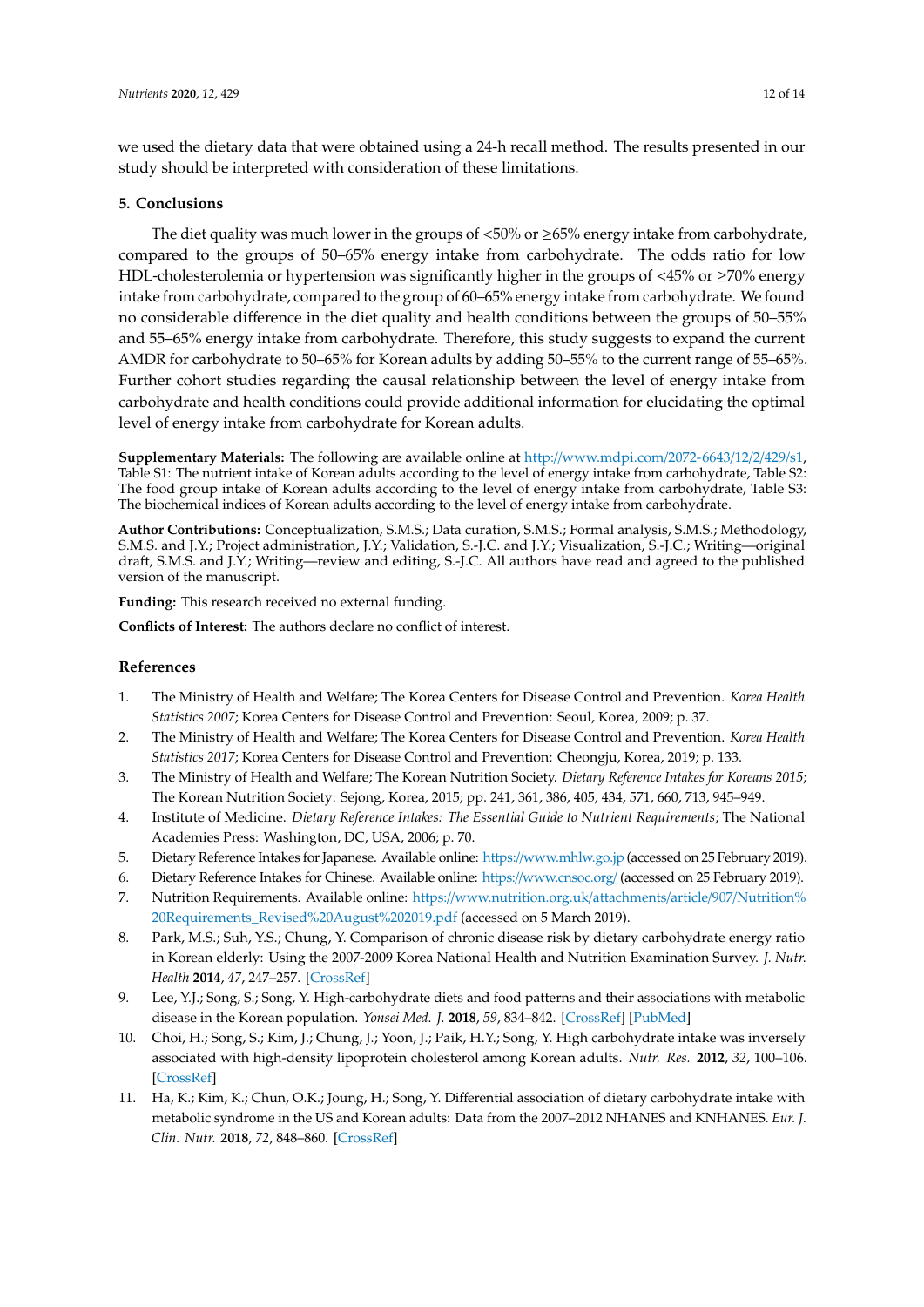- <span id="page-12-1"></span>12. Cho, N.H.; Cho, A.K.; Kim, H.K.; Kim, J.B.; Lee, K.E.; Kim, S.S.; Kim, Y.; Jang, H.C.; Baik, I. Carbohydrate composition associated with the 2-year incidence of metabolic syndrome in Korean adults. *Clin. Nutr. Res.* **2017**, *6*, 122–129. [\[CrossRef\]](http://dx.doi.org/10.7762/cnr.2017.6.2.122)
- <span id="page-12-0"></span>13. Feng, R.; Du, S.; Chen, Y.; Zheng, S.; Zhang, W.; Na, G.; Li, Y.; Sun, C. High carbohydrate intake from starchy foods is positively associated with metabolic disorders: A cohort study from a Chinese population. *Sci. Rep.* **2015**, *5*, 1–8. [\[CrossRef\]](http://dx.doi.org/10.1038/srep16919)
- <span id="page-12-2"></span>14. Park, S.H.; Lee, K.S.; Park, H.Y. Dietary carbohydrate intake is associated with cardiovascular disease risk in Korean: Analysis of the third Korea National Health and Nutrition Examination Survey (KNHNES III). *Int. J. Cardiol.* **2010**, *139*, 234–240. [\[CrossRef\]](http://dx.doi.org/10.1016/j.ijcard.2008.10.011)
- <span id="page-12-3"></span>15. Song, S.; Lee, J.E.; Song, W.O.; Paik, H.Y.; Song, Y. Carbohydrate intake and refined-grain consumption are associated with metabolic syndrome in the Korean adult population. *J. Acad. Nutr. Diet.* **2014**, *114*, 54–62. [\[CrossRef\]](http://dx.doi.org/10.1016/j.jand.2013.08.025)
- <span id="page-12-4"></span>16. Guidelines for the use of raw data of the 7th (2016-2017) Korea National Health and Nutrition Examination Survey. Available online: https://[knhanes.cdc.go.kr](https://knhanes.cdc.go.kr/knhanes/sub03/sub03_02_02.do)/knhanes/sub03/sub03\_02\_02.do (accessed on 1 February 2019).
- <span id="page-12-5"></span>17. Guthrie, H.A.; Scheer, J.C. Validity of a dietary score for assessing nutrient adequacy. *J. Am. Diet. Assoc.* **1981**, *78*, 240–245.
- <span id="page-12-6"></span>18. Lee, J.; Hyun, W.; Kwak, C.; Kim, C.; Lee, H. Relationship between the number of different food consumed and nutrient intakes. *Korean J. Community Nutr.* **2000**, *5*, 297–306.
- 19. Shim, J.E.; Paik, H.Y.; Lee, S.Y.; Moon, H.K.; Kim, Y. Comparative analysis and evaluation of dietary intake of Koreans by age groups: (4) The Korean diet quality index. *Korean J. Nutr.* **2002**, *35*, 558–570.
- 20. Koszewski, W.; Behrends, D.; Nichols, M.; Sehi, N.; Jones, G. Patterns of family meals and food and nutrition intake in limited resource families. *Fam. Consum. Sci. Res. J.* **2011**, *39*, 431–441. [\[CrossRef\]](http://dx.doi.org/10.1111/j.1552-3934.2011.02080.x)
- <span id="page-12-7"></span>21. Kim, H.; Kwon, S.; Lee, J.; Choi, Y.; Chung, H.R.; Kwak, T.; Park, J.; Kang, M. Development of a Nutrition Quotient (NQ) equation modeling for children and the evaluation of its construct validity. *Korean J. Nutr.* **2012**, *45*, 390–399. [\[CrossRef\]](http://dx.doi.org/10.4163/kjn.2012.45.4.390)
- <span id="page-12-8"></span>22. Kant, A.K.; Block, G.; Schatzkin, A.; Ziegler, R.G.; Nestle, M. Dietary diversity in the US population, NHANES II, 1976–1980. *J. Am. Diet. Assoc.* **1991**, *91*, 1526–1531.
- <span id="page-12-9"></span>23. Kant, A.K.; Schatzkin, A.; Block, G.; Ziegler, R.G.; Nestle, M. Food group intake patterns and associated nutrient profiles of the US population. *J. Am. Diet. Assoc.* **1991**, *91*, 1532–1537.
- <span id="page-12-10"></span>24. Expert panel on detection, evaluation, and treatment of high blood cholesterol in adults. Executive summary of the third report of the national cholesterol education program (NCEP) expert panel on detection, evaluation, and treatment of high blood cholesterol in adults (Adult Treatment Panel III). *J.A.M.A.* **2001**, *285*, 2486–2497. [\[CrossRef\]](http://dx.doi.org/10.1001/jama.285.19.2486)
- <span id="page-12-11"></span>25. Korean Endocrine Society; Korean Society for the Study of Obesity. Management of Obesity, 2010 Recommendation. *Endocrinol. Metab.* **2010**, *25*, 301–304. [\[CrossRef\]](http://dx.doi.org/10.3803/EnM.2010.25.4.301)
- <span id="page-12-12"></span>26. Guidelines for raw data analysis of the Korea National Health and Nutrition Examination Survey (SPSS). Available online: https://[knhanes.cdc.go.kr](https://knhanes.cdc.go.kr/knhanes/sub03/sub03_06_02.do)/knhanes/sub03/sub03\_06\_02.do (accessed on 5 February 2019).
- <span id="page-12-13"></span>27. The National Health and Nutrition Survey in Japan, 2017. Available online: https://[www.mhlw.go.jp](https://www.mhlw.go.jp/content/000451755.pdf)/content/ [000451755.pdf](https://www.mhlw.go.jp/content/000451755.pdf) (accessed on 18 July 2019).
- 28. What We Eat in America, NHANES 2015-2016. Available online: https://[www.ars.usda.gov](https://www.ars.usda.gov/ARSUserFiles/80400530/pdf/1516/Table_5_EIN_GEN_15.pdf)/ARSUserFiles/ 80400530/pdf/1516/[Table\\_5\\_EIN\\_GEN\\_15.pdf](https://www.ars.usda.gov/ARSUserFiles/80400530/pdf/1516/Table_5_EIN_GEN_15.pdf) (accessed on 18 July 2019).
- <span id="page-12-14"></span>29. National Diet and Nutrition Survey: Results from Years 7 and 8 (combined) of the Rolling Programme (2014/2015 to 2015/2016). Available online: https://www.gov.uk/government/statistics/[ndns-results-from](https://www.gov.uk/government/statistics/ndns-results-from-years-7-and-8-combined)[years-7-and-8-combined](https://www.gov.uk/government/statistics/ndns-results-from-years-7-and-8-combined) (accessed on 25 February 2019).
- <span id="page-12-15"></span>30. Song, S.; Shim, J.E. Trends in dietary intake of total fat and fatty acids among Korean adolescents from 2007 to 2017. *Nutrients* **2019**, *11*, 3073. [\[CrossRef\]](http://dx.doi.org/10.3390/nu11123073)
- <span id="page-12-16"></span>31. Song, Y.; Park, M.J.; Paik, H.Y.; Joung, H. Secular trends in dietary patterns and obesity-related risk factors in Korean adolescents aged 10-19 years. *Int. J. Obes.* **2010**, *34*, 48–56. [\[CrossRef\]](http://dx.doi.org/10.1038/ijo.2009.203)
- <span id="page-12-17"></span>32. Seidelmann, S.B.; Claggett, B.; Cheng, S.; Henglin, M.; Shah, A.; Steffen, L.M.; Folsom, A.R.; Rimm, E.B.; Willett, W.C.; Solomon, S.D. Dietary carbohydrate intake and mortality: A prospective cohort study and meta-analysis. *Lancet Public Health* **2018**, *3*, e419–e428. [\[CrossRef\]](http://dx.doi.org/10.1016/S2468-2667(18)30135-X)